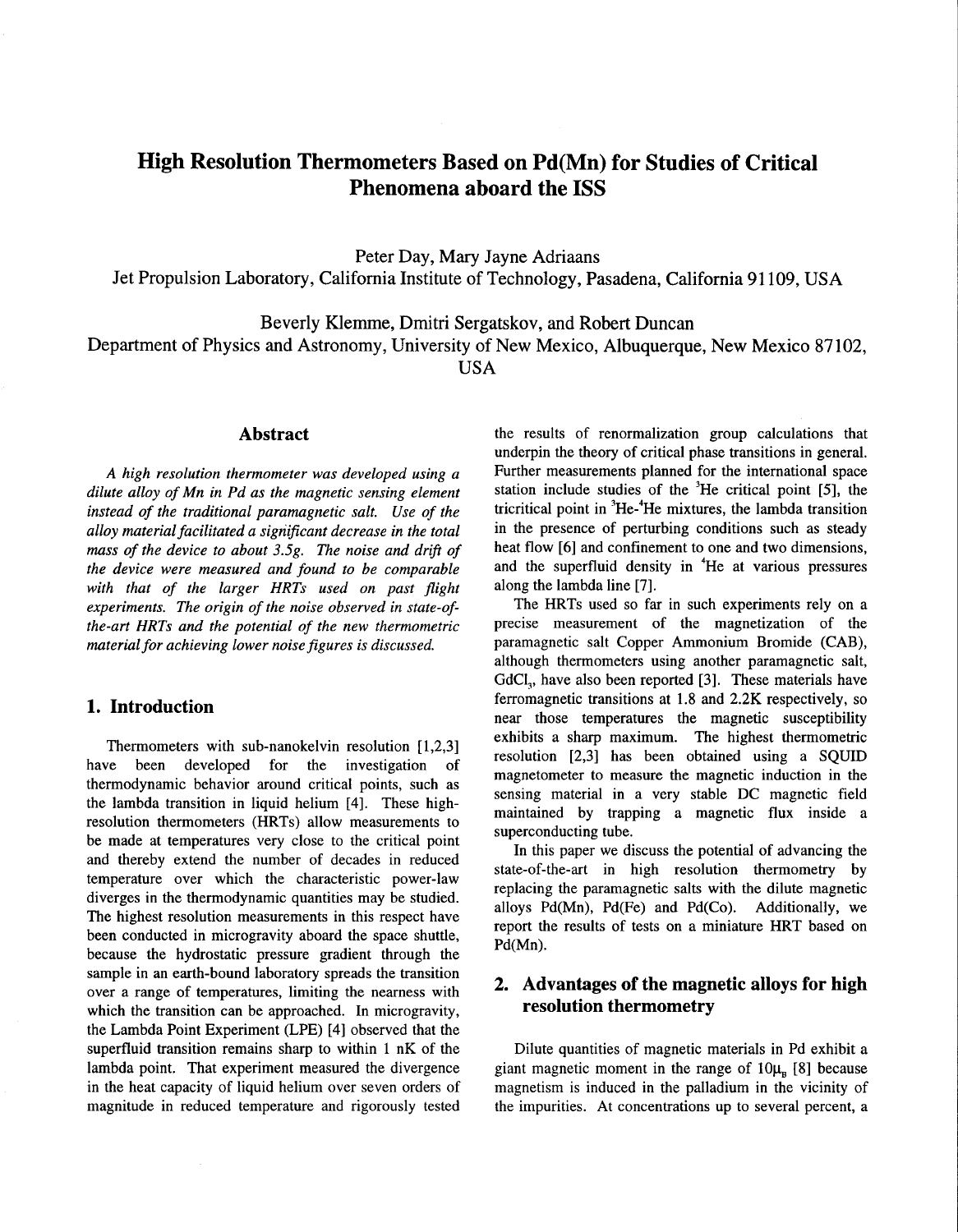transition to a ferromagnetic phase is observed. At both making thermal contact. Similarly GdC1, crystals react higher concentrations and ultra-low concentrations, the with water and must be hermetically sealed. The transition is to a spin glass phase. This phenomenon has impracticality of precisely controlling the crystal's



been studied extensively in the past for its own right, and Pd(Fe) has already been used as a thermometric material for thermometry at sub-millikelvin temperatures [9]. In the case of ultra low temperatures, nominally pure palladium is used so that the magnetic ordering temperature of the remnant iron impurities is depressed as low as possible. The magnetic susceptibility in the very dilute case is comparable with that of CMN at low temperature. With added impurity concentrations of a few percent for Pd(Mn) and a few tenths of a percent for Pd(Fe), the transition moves to the range of a few kelvin, and the susceptibility is comparable to that of CAB and GdCl<sub>2</sub> [10].

The use of the magnetic alloys in place of the paramagnetic salts in high-resolution thermometry offers many advantages. First, the transition temperature is tunable by varying the magnetic impurity concentration

so that it max Figure 1. Drawing of the Pd(Mn) high resolution thermometer. een sensing element and the range of the thermal

varied from *immediating* to the therman variative of increasing the current control increases a secure a secure and a seraging in a varied from *immediating* control of averaging in a impurity concentration. A second advantage is that the given time interval **[3].** The dilute alloy materials should magnetic alloys are chemically more robust than the allow a greater conductivity between sensing element and paramagnetic salts. CAB is a hydrated crystal so that it sample to be achieved. For example, foils of the alloy cannot be exposed to vacuum at room temperature and may be interleaved with foils of high conductivity copper must be sealed into a hermetic container if pump-out is to and diffusion bonded together. be performed before cool-down. On the other hand, it reacts with nearly all metals, which leads to difficulty with **3. Miniature HRT results** 

dimensions and the necessary sealing layer degrade the coupling to the magnetometer pick-up coil and complicate the task of miniaturizing the thermometer.

The dilute alloy materials, on the other hand, are simple to manufacture and may be precisely machined and bonded to other metallic elements of the HRT. The technique of making intimate thermal contact between the sensing element and the object to be measured is of central importance to the reduction of noise in HRTs. It has been demonstrated that the noise in the current state-of-the-art HRTs is limited by 'thermal fluctuation noise',  $[1,3]$ which arises from the statistical uncertainty in the energy of a finite subsystem of a larger thermal system. That source of noise may be compared with phonon noise in very sensitive bolometers. The noise contributed by the magnetic measurement is currently only about **10%** of the statistical noise source. Reduction of the statistical noise has been shown to be only possible through reduction of

frequency of the thermal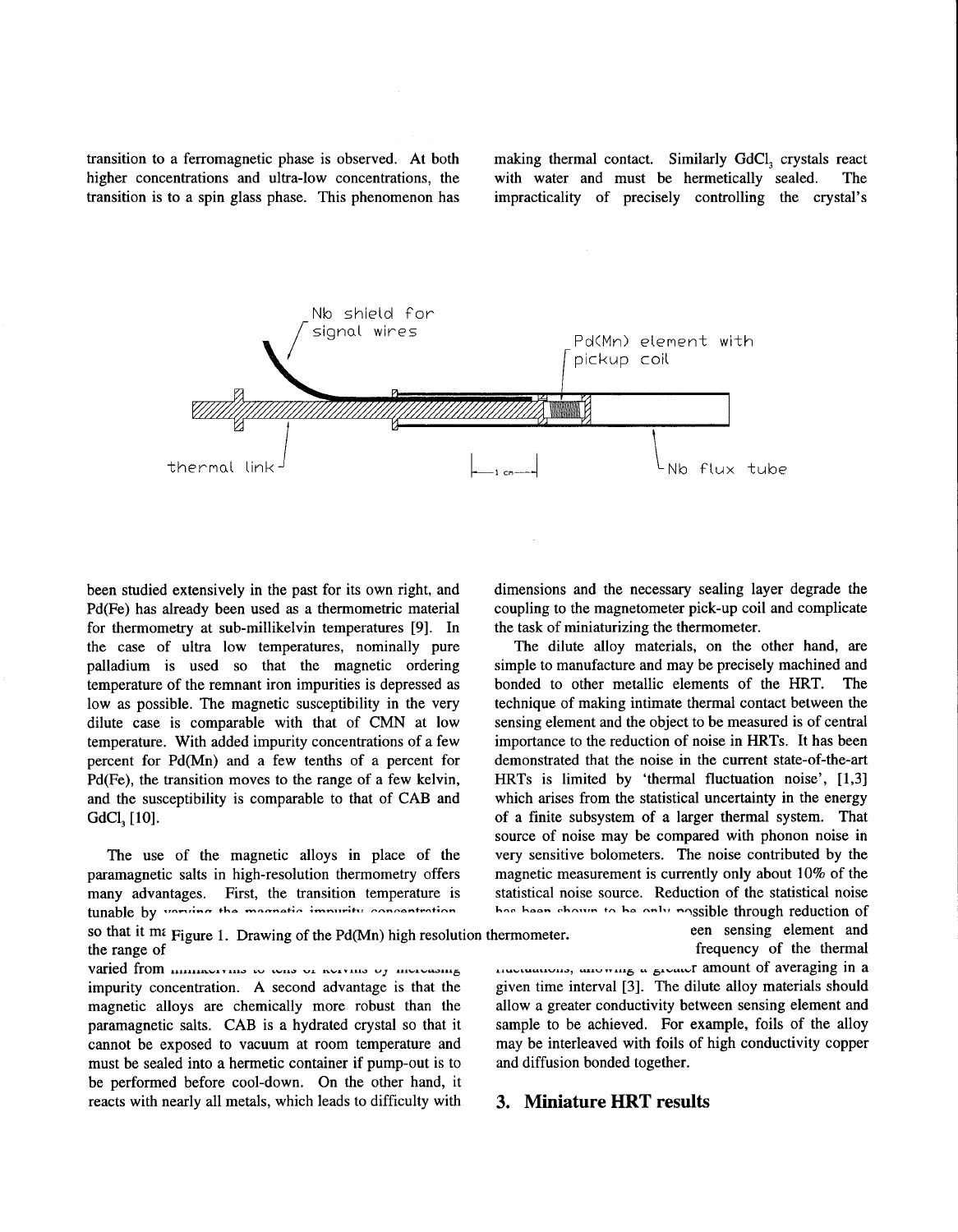Figure 2. Noise power spectrum of the  $Pd(Mn)$ **HRT** 

To demonstrate the feasibility of using dilute magnetic alloys for high-resolution thermometry, we have constructed and tested a miniature HRT using Pd(Mn). Figure 1 shows a cross-sectional view of the sensor. The sensing element is a 0.25 cm diameter by 0.54 cm long rod of Pd(Mn). It is bonded to an annealed aluminum post, which provides the thermal contact to the sample. Surrounding the sensing element is a 0.025 cm wall niobium tube that serves both to maintain the trapped DC magnetic field in the thermometer and to provide magnetic shielding. The magnetic induction in the sensing element is coupled into a SQUID magnetometer with the aid of a superconducting flux transformer. The wires that make up the flux transformer are carefully shielded by passing them through a niobium capillary. Typically a field on the order of 2mT is trapped in the device.

Differences between this design and the model used in recent shuttle experiments [ 1,2] are an overall reduction in dimension of approximately four times, substitution of the copper thermal link with one made of aluminum, and a reduction in the thickness of the niobium shield by a factor of two. The overall mass was decreased by over a factor of ten to less than four grams, which was accomplished for the purpose of decreasing susceptibility to cosmic rays on orbit. In an earthbound laboratory, HRTs are virtually dissipationless. On orbit, however, a significant source of

intolerable for some of the sensitive experiments planned for the ISS, such as DYNAMX *[6,* 111.

Experimental characterization of the miniature HRT included measurements of sensitivity, noise and drift and was carried out at 2.177K on a multistage temperature controlled platform similar to that which will be part of the International Space Station's Low Temperature Microgravity Physics Facility. The HRT under test was mounted on the innermost stage of the temperature controlled platform, which contained a large volume of liquid helium that was isolated with a cryogenic valve located on the same stage. The sensitivity of the HRTs was determined by comparing with a standard germanium resistance thermometer and corresponded to  $0.5 \Phi$ . measured by the SQUID per microkelvin. The transition temperature of the Pd<sub>994</sub>Mn<sub>006</sub> sample used was found to be 1.4K in separate measurements, which was lower than optimal for application at the lambda point, although the thermal fluctuation noise still dominated other sources.

The noise figure of the Pd(Mn) HRT was obtained by controlling the temperature of the helium volume with a separate HRT that used GdCl, as the sensing element. With the helium volume controlled to 0.15nK RMS, the total noise of the Pd(Mn) HRT was found to be 0.4nK RMS in a 1Hz bandwidth. This noise figure is larger than what should be achievable, because the thermal contact to the helium volume was not optimized. The noise power spectrum up to 10 Hz is shown in fig. 2. We observe an



heat generation results from cosmic ray strikes on the HRT itself. These events result in an extra source of thermometry noise that can exceed the intrinsic noise of the sensor by an order of magnitude. Additionally, the average heat deposited by the cosmic rays strikes results in a parasitic heat flow of approximately 1-2 pW per gram of material between thermometer and sample, which, for the 40 gram HRTs used on past flight experiments, would be



absence of "Johnson noise" from magnetic coupling of thermally driven electrical currents in the metallic sensor. This phenomenon is readily observable if, for example, a pickup coil were wound on a highly conducting metal such as copper, but a flat noise spectrum is seen.